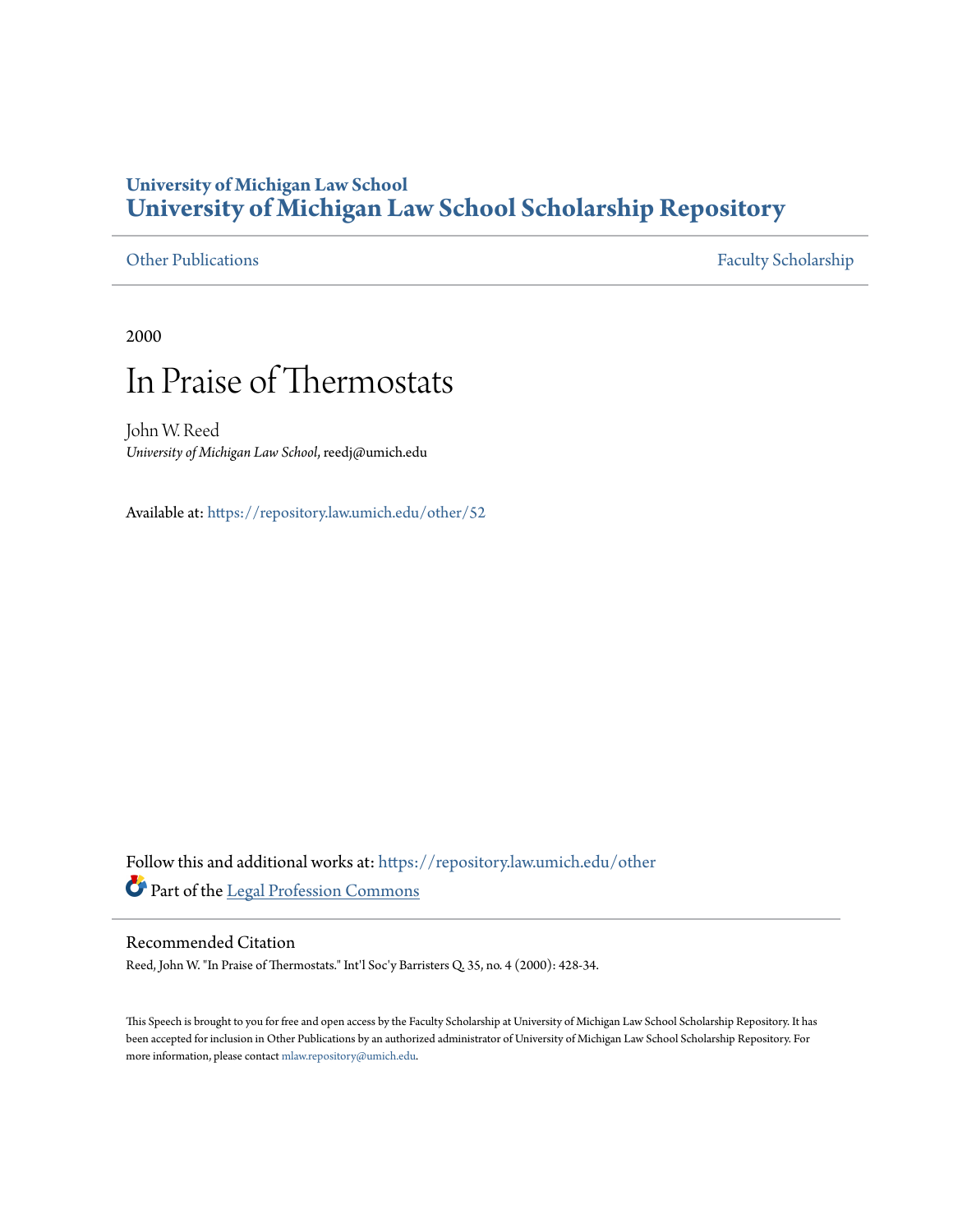#### **IN PRAISE OF THERMOSTATSt**

#### **John W. Reed\***

Fifty years ago, a famous book was published that chronicled the sea change then occurring in society. David Reisman's The Lonely Crowd<sup>1</sup> made us aware of the decline of concern for the common good and the rise of the search for individual meaning. What was going on at that time was one of the most profound cultural changes that has ever taken place in such a short time. It was not just the beginning of the Me Generation but, it turned out, the beginning of the Me Culture, which continues to this day.

To consider those changes fully would require a semester-long seminar. (Incidentally, there is no crisis to which academics will not respond with a seminar.) But in a nutshell, the changes grew out of a quest for meaning and purpose in life and, in the process, a substituting of peer values for tradition as a cultural and ethical guide. Those of us who had teenage children in the 'sixties well remember the feeling that our families' values were often at odds with the values of our children's peers, and, in broad bands of society, the peers won. We listened with keen understanding to that haunting lament from *Fiddler* on the Roof. "Tradition." On the other hand, many of you, especially among the newest Fellows, were yourselves those very children who resonated with the new culture to the sometimes dismay of your parents. You drove them up the wall with the Beatles--music that now seems so innocuous.

Although we may differ as to the causes, it's clear that as we moved into the 'sixties and beyond, we were ripe for the search for purpose. The psychiatrist Carl Jung called the widespread feeling of meaninglessness the "general neurosis of our time." No longer were our children content simply to follow conventions. They wanted to know whether their lives had meaning and purpose. That sounded like a good question to ask; and indeed to ask the question might be thought to be the first step toward an answer. But the quest, rather than easing the feeling of meaninglessness, actually increased it. It is one thing to feel dissatisfied with life when you've simply followed the tradition. It's another thing altogether to have sought for something more to life and come up empty-handed. The failure to find that meaning and purpose **led** inexorably to new sets of mores and cultural patterns. With tradi-

t Address delivered at the Annual Convention of the International Society of Barristers, Four Seasons **Re**sort Aviara, Carlsbad, California, March **3,** 2000.

**<sup>\*</sup>** Thomas M. Cooley Professor of Law Emeritus, University of Michigan; Academic Fellow, Editor, and Administrative Secretary, International Society of Barristers.

**I D. RIESMAN, Tim. LONrLY CROWD (1950).**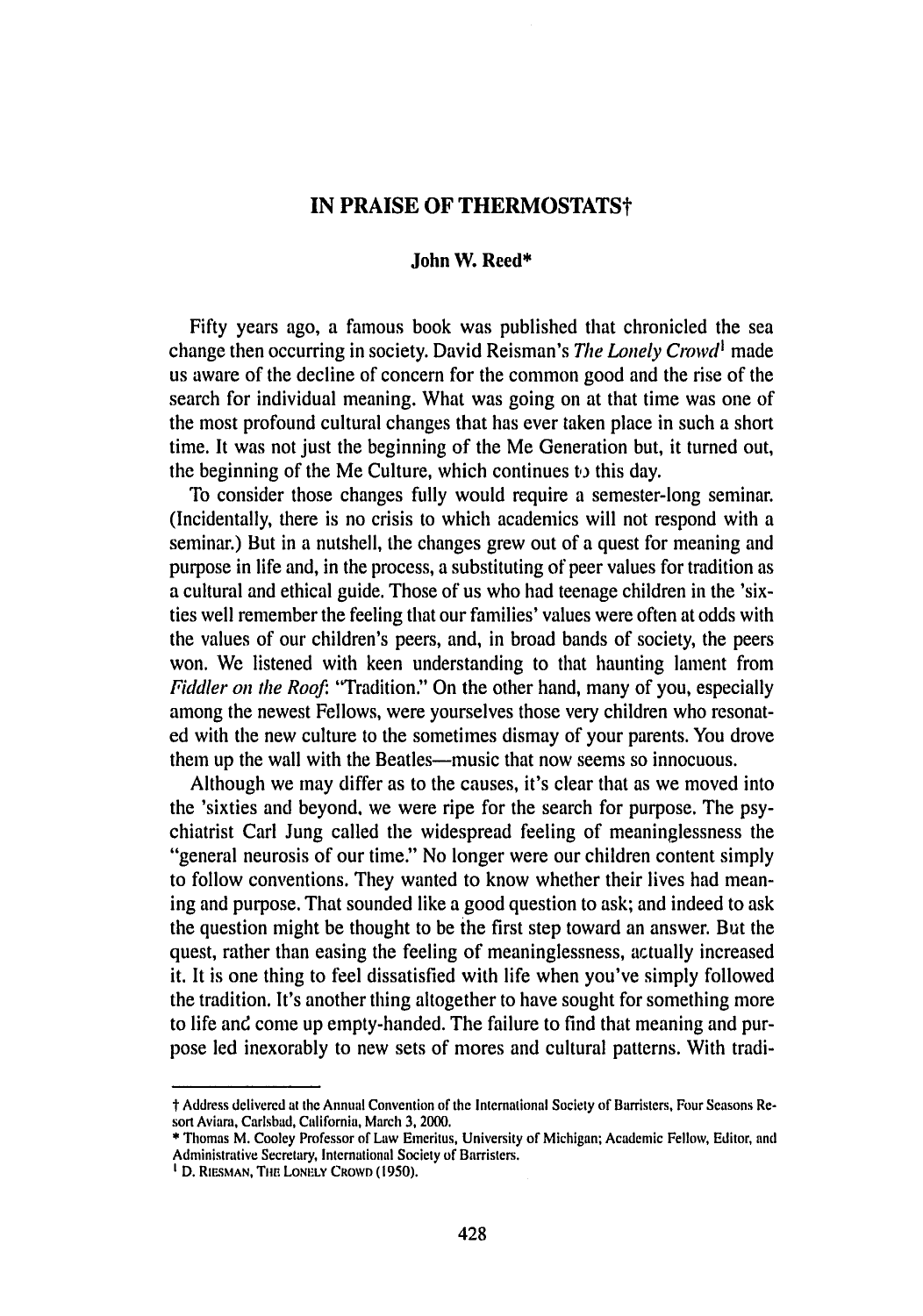tion discounted and nothing profound to take its place, the rule became "Anything goes." Old dos and don'ts fell by the way.

That is not to say that no good came out of the upheaval. To offer just one example, we became a more open society, and in consequence a more open profession. Think about the legal profession in the past half century. When I graduated from law school, my Jewish and Catholic classmates were largely foreclosed from employment in the big firms, and I understood why many of the best plaintiffs' lawyers were Jews and Catholics. That wasn't a big problem for black law graduates, but only because there almost weren't any. In my time as a teacher there were law schools that would not accept black applicants. Indeed I was a young faculty member at the University of Oklahoma Law School when the Regents denied admission to Ada Lois Sipuel on the sole ground that she was black. Now, a half-century later, much of that has changed. Not entirely, but greatly. So I do not say nothing good has happened. It has.

But I think it is undeniable that socially, culturally, and also professionally, we are more materialistic, more hedonistic, more self-absorbed than at any time in recent history. And in many ways the bar has become, in Riesman's phrase, a lonely crowd. Our profession historically has been tradition-bound. We are trained to look at precedent. As a profession, we used to have a relatively secure sense of meaning and purpose. We rather easily and familiarly referred to Magna Carta, the Declaration of Independence, the wisdom of Oliver Wendell Holmes. Unself-consciously we employed eloquent, even flowery, language that reminded us of our commitment to justice and to service. Now we seem to be reiuctant to speak confidently and forcefully of our roles in the justice system. We leave it to others to say good things about us. Hear these words from a 1996 book:

The strength of our nation today does not reside so much in our Congress, or in the vast apparatus of the executive branch, because all seem to be so lacking in vision, and we seem not to have the resources to rebuild those visions. Our real strength is in our Constitution, the court system that our legal profession has (so far) been watchful to maintain, and the legions of free institutions that flourish under the umbrella of these two powerful protectors. Feeble as so many of these free institutions are, they are the main sinews of strength we have to bind over to our children and grandchildren.<sup>2</sup>

That's a powerful statement of our profession's service. Did it come from a lawyer? No, it is the statement of the late Robert Greenleaf, a Quaker who

**<sup>2</sup>** R. **GREENLEAF, SEEKER AND SERVANT 238** (1996).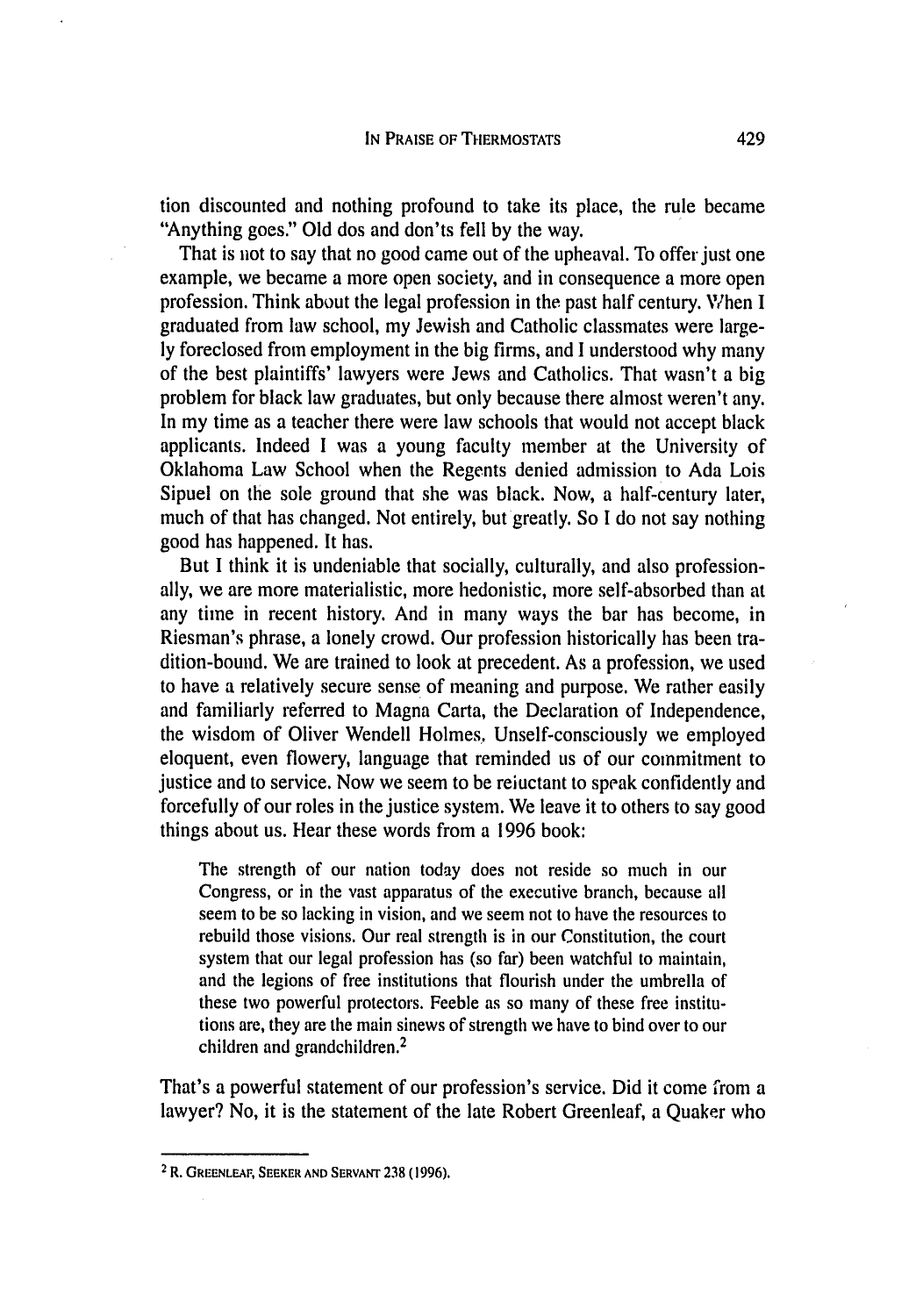taught leadership skills to both profit and nonprofit corporate personnel. Not enough lawyers are making such ringing endorsements of our opportunities and the service we perform.

We tend to neglect the importance of our independence and freedom as advocates in an adversary system. Multidisciplinary practice—which Meredith Hellicar mentioned on Tuesday<sup>3</sup>—-may or may not work in the commercia field and in office practice, but when it comes to conflict between citizens and government, the traditional independence and professional responsibility of the lawyer is a well-nigh indispensable bulwark of individual freedom.

Alternative dispute resolution—lauded by Robert Smith, also on Tuesday<sup>4</sup> may not be an unalloyed blessing. There are undeniable advantages of economy in many ADR modes, especially in commercial matters. No one—least of all I as a procedure teacher—can deny that there are great benefits in arbitration and mediation and the like. But sometimes there also are disadvantages, to the party and to the judicial system, that impose unacceptable costs, and trial lawyers do not make that point often enough.

The jury has been dismembered in many venues. Jury trial seems to be sliding away. The trial bar needs to fight harder to preserve that institution that is so central to our freedoms. (On the point of preserving the jury, I think it was George Bums who said, "We got married by a judge. I should have asked for a jury.")

Globalization of the profession—offices around the world—is occurring. Here, there are inevitable process dangers that we must guard against. I refer to the fact that the independent judiciary and free bar that are, in Greenleaf's terms, so vital to our strength as a nation are almost nonexistent in those other countries with which we will engage. You may remember Newton Minnow's little list:

- In Germany, under the law everything is prohibited except that which is permitted.
- In France, under the law everything is permitted except that which is prohibited.
- In [Russia], everything is prohibited, including that which is permitted.
- And in Italy, under the law everything is permitted, especially that which is prohibited.

Lawyers, especially trial lawyers, will have to be vigilant and pro-active in maintaining the essential core of our system of justice.

430

<sup>&</sup>lt;sup>3</sup> M. Hellicar, The Practice of Law and Generation X, 35 INTERNATIONAL SOCIETY OF BARRISTERS QUAR-**TERLY 357** (2000).

**<sup>4</sup>** R. Smith, Mediation: Fast, Flexible, Creative, *Cathartic,* **35 INTERNATIONAL Socuy OF BARRISTERS** QUARTERLY 369 (2000).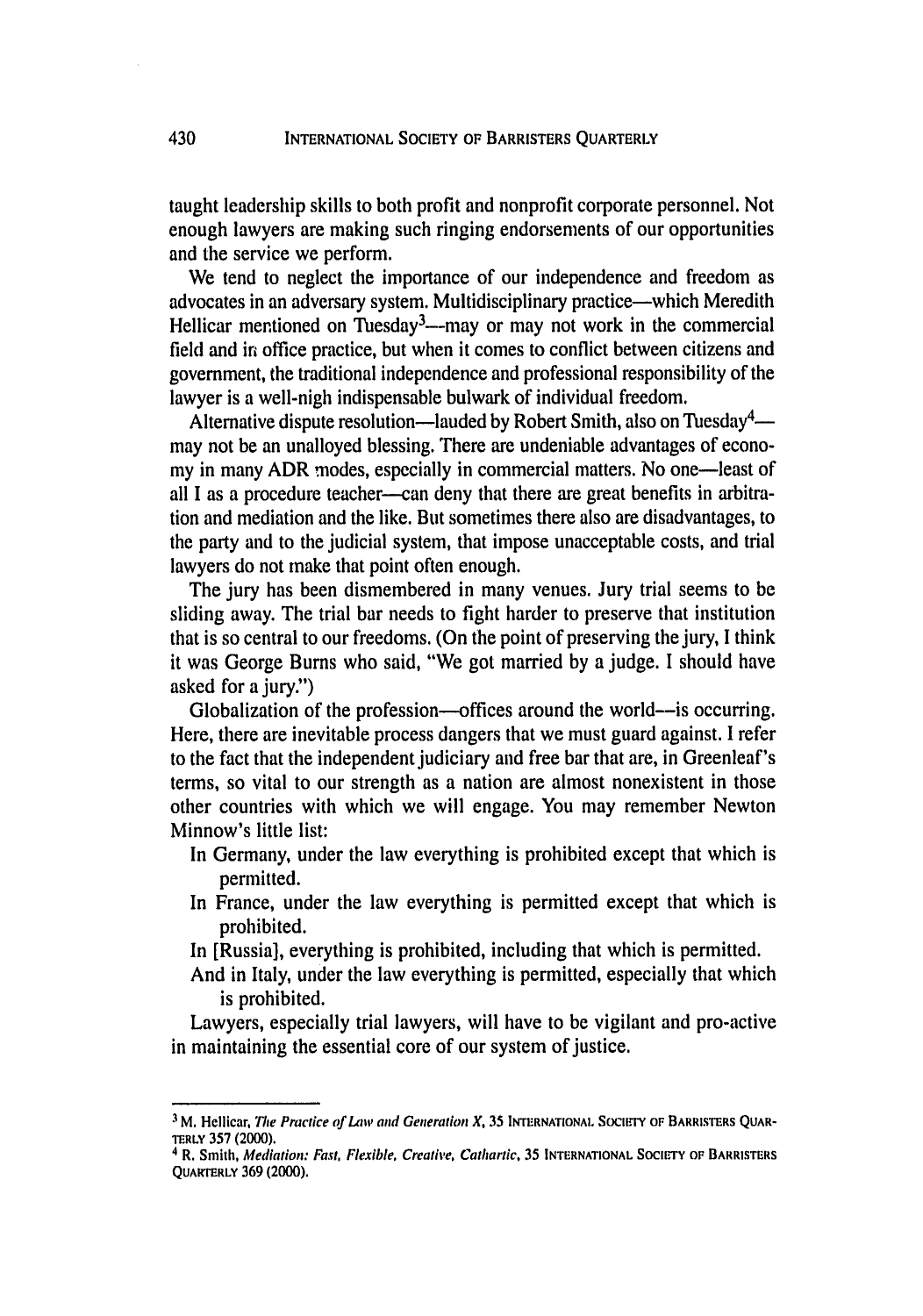Will it be easy to maintain our commitment to first principles? Not likely. But hear the words spoken **by** Antrobus to his wife Maggie in Thornton Wilder's *The Skin of Our Teeth:*

Oh, I've never forgotten for long at a time that living is struggle. I know that every good and excellent thing in the world stands moment by moment on the razor-edge of danger and must be fought for, whether it's a field, or a home, or a country. All I ask is the chance to build new worlds and God has always given us that.

In our profession as in the nations, the battle for freedom is never won; it must be fought continually. And God has always given us that chance.

In the same years that our society has lessened its reliance on tradition, there has been a loss of grounding by the legal profession. We look for guidance not to first principles but to our peers, and we take on their coloration. We resemble the child who, when reproached for his behavior, says, "But everyone is doing it." In short, we have become other-directed.

There clearly was a time when there was camaraderie, if not a unity, among the bar. You may have noted the item I included in a Barristers Newsletter about the well-known 19th century lawyer who volunteered to argue both sides of an appeal when his adversary could not afford to stay in town until the case came up in the Illinois Supreme Court. Here is his letter informing the adversary of the result:

My dear Mr. Bishop:

The Supreme Court came in on the appointed day and I did my best to keep faith with you. Apparently I argued your case better than my own, for the court has just sent down a rescript in your favor. Accept my heartiest congratulations.

> Very sincerely yours, A. Lincoln

To the extent that there were associations of lawyers, they were not specialized-as, indeed, lawyers themselves were not specialized. But, like the lonely crowd, each member following his own interest, his own quest for meaning, lawyers began gathering in clumps to pursue the particular selfinterests of their category of clients--plaintiffs' lawyers, defendants' lawyers, railroad lawyers, insurance lawyers, admiralty lawyers, criminal lawyers. Each group had its own agenda, and that agenda often included hostility to lawyers on the other side. Loyalty to a tradition of service in the quest for justice took on the color of particular client interests, and the profession was fractured. And we went along--everybody's doing it.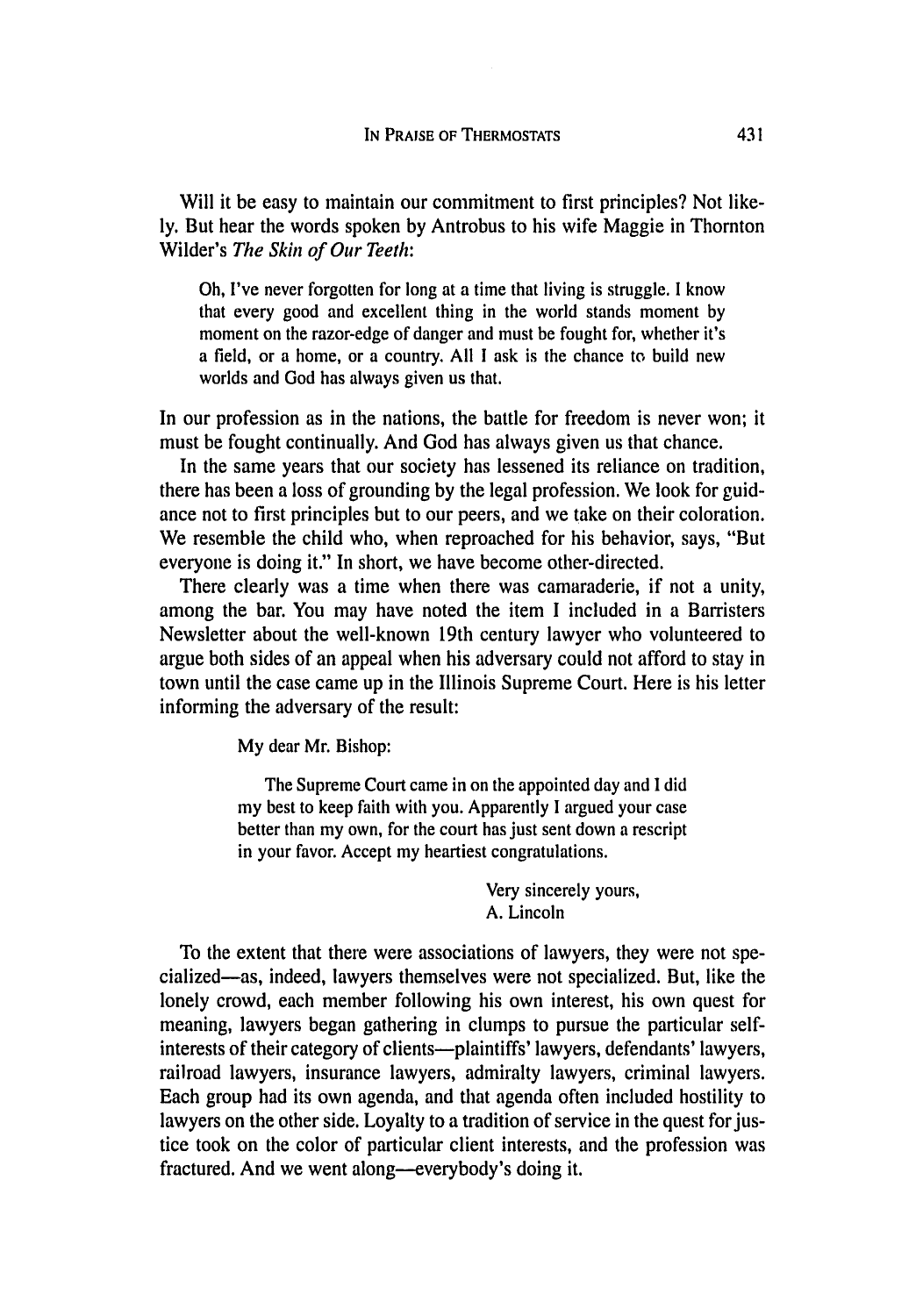In short, much of what Riesman observed and described-the lessened importance of tradition and the increasing influence of peer values—did indeed shape our society and our profession in the fifty following years, in many ways not for the better but for the worse.

To understand the past and the present is indeed to predict the future. To be truly responsible, we ought to look around us at the seeds of what will happen in our profession in the next fifty years, and to cultivate those seeds that give the most promise of a vital profession that will best serve the cause of justice in our rapidly changing society. I suggest that Riesman's book offers a clue to what we need in order to do that.

Even as he clearly described the oncoming peer culture, which he characterized as other-directed, Riesman suggested that a new psychological mechanism was emerging that is appropriate to the more open society. He called it a "psychological gyroscope." "This instrument, once it is set by the parents and other authorities, keeps the inner-directed person 'on course' even when tradition... no longer dictates his moves. The inner-directed person becomes capable of maintaining a delicate balance between the demands upon him of his life goal and the buffetings of his external environment."<sup>5</sup>

Riesman hastened to point out that the metaphor of the gyroscope shouldn't be taken literally—that the inner-directed person may well be capable of learning from experience and can be sensitive to public opinion in matters of external conformity. In short, the gyroscope is not an automatic pilot. But, details aside, the author offered little gloom and no doom. Rather, he saw hope in the survival of a core of inner-directed individuals who would build on the new forms that emerge from the anguish and turmoil created by the conflict of values-a conflict clearly visible when he wrote in 1950 and continuing even today in our increasingly diverse and fractured society.

What is called for, obviously, is the presence of men and women whose characters are firmly grounded in the humane values of service, and caring, and a passion for justice, and who are sufficiently inner-directed that they can withstand the buffeting of what Kipling called "foul circumstance." These are the men and women who have a psychological gyroscope.

As I reread The Lonely *Crowd,* I thought about other metaphors I have heard used to describe the same or similar phenomena-the metaphor of the thermometer and the thermostat, for example. The world is filled with people who merely record the temperature of their environment. They do nothing to change it; they just report it. They may not make it worse, but they certainly don't make it better. They just "go along." They do what everybody else is doing. They are the classic group that is "other-directed.' Their polestar is

**<sup>5</sup>** RIESMAN, supra note **1, 16-17.**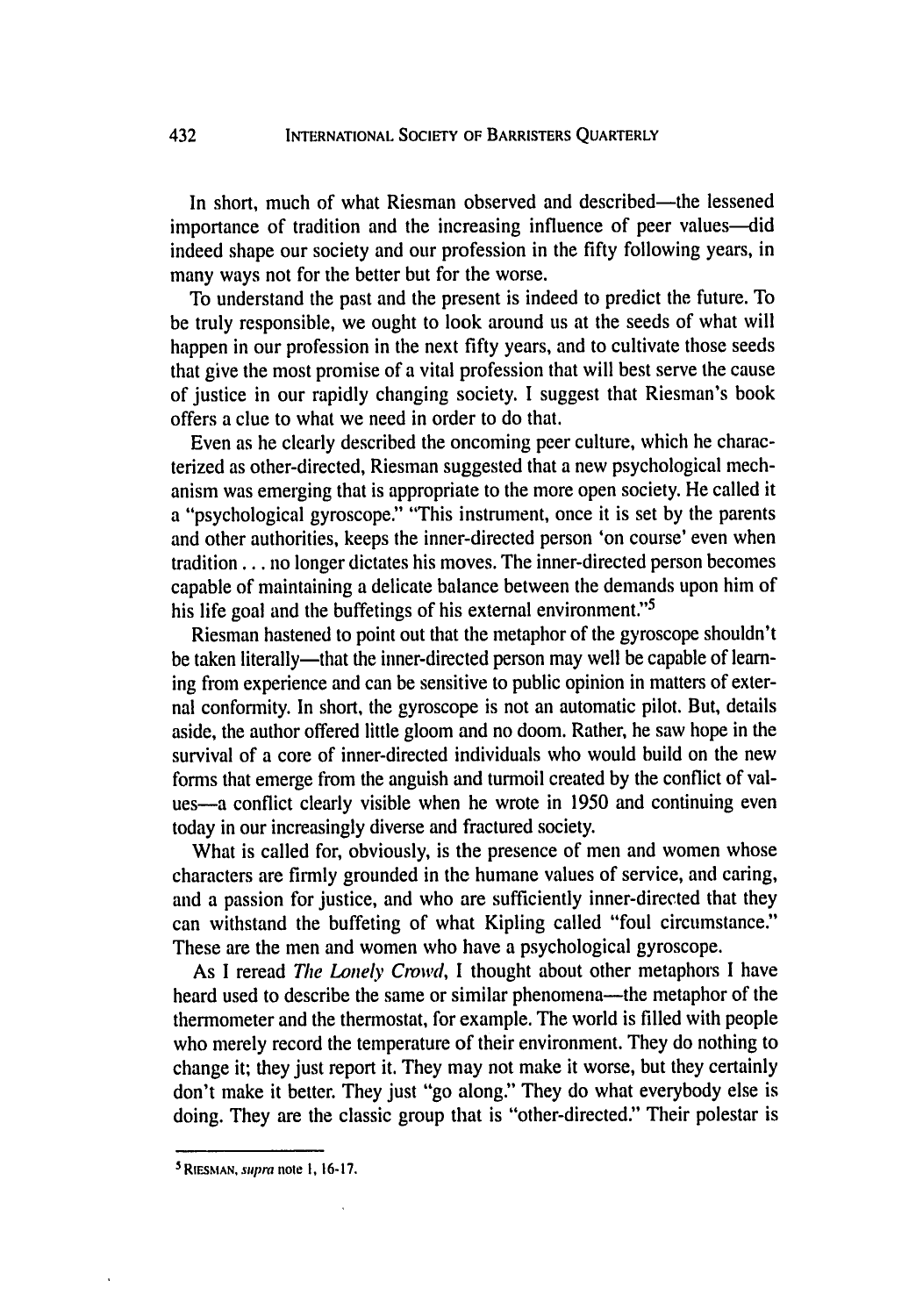their peer group. They are the thermometers of this world. The thermostat, on the other hand, sets the temperature, controls the temperature. It certainly is aware of the temperature; it senses it, but then it works to change it as necessary to reach the desired setting. People who seriously seek to set and to improve the temperature of their environment are the thermostats of this world, and their number is all too few.

Another metaphor derives from a story I heard in my childhood. It is the story of the schoolboy who approached his science teacher after a class about dinosaurs. He said, "Miss Friedman, you told us about dinosaurs and showed pictures and stuff, but there aren't any of them any more. Who killed the dinosaurs?" "Nobody," she said, "nobody killed the dinosaurs. The climate changed and they all died." The lesson, the moral, is clear, of course. We may not be valiant slayers of dinosaur-size problems. But we can be men and women who help change the climate, and the problems then die.

These somewhat glib metaphors of gyroscope and thermostat and dinosaurslaying climatic change are not intended to oversimplify the complexity of the problems we all face in our profession and the difficulty of solving them. Though an academic, I do have some perception of how difficult it is out there in the trenches. But I offer one important basis for hope among the trial bar.

Riesman's book title, The Lonely Crowd, suggested a sense of alienation, a loss of common bond and common values, and, as I said, his characterization has been borne out by the experience of these fifty years. Indeed, it seems to have been borne out with a vengeance in this day of the Internet and virtual reality. In recent weeks there have been several press commentaries on the findings of a Stanford University study of the lives of Internet users. That study suggests that the lack of face-to-face contact is making for an increasingly lonely populace. That's as true in our profession as it is in society at large. Yet we all know there is strength when people of purpose band together. Each member is made stronger, and the whole is greater than the sum of the parts. Indeed, the whole becomes a source of strength for its various parts. I ask you to entertain the possibility that this organization, this International Society of Barristers, may be such a source of strength for each of you. Although as individuals all of us are beset with imperfections, the fact is that you were made a part of the Barristers because of your integrity, your professional excellence, and your amicable relationships with others. You obviously are inner-directed; your ethical standards obviously are balanced by a psychological gyroscope. You are thermostats in your profession. You affect the professional climate that can cause the dinosaurs to die.

Each of us knows, however, that such tasks are difficult when tackled alone. It is like the simple advice in the little book entitled, All I Ever Really Needed *to Know I Learned in Kindergarten.* The child's advice recorded